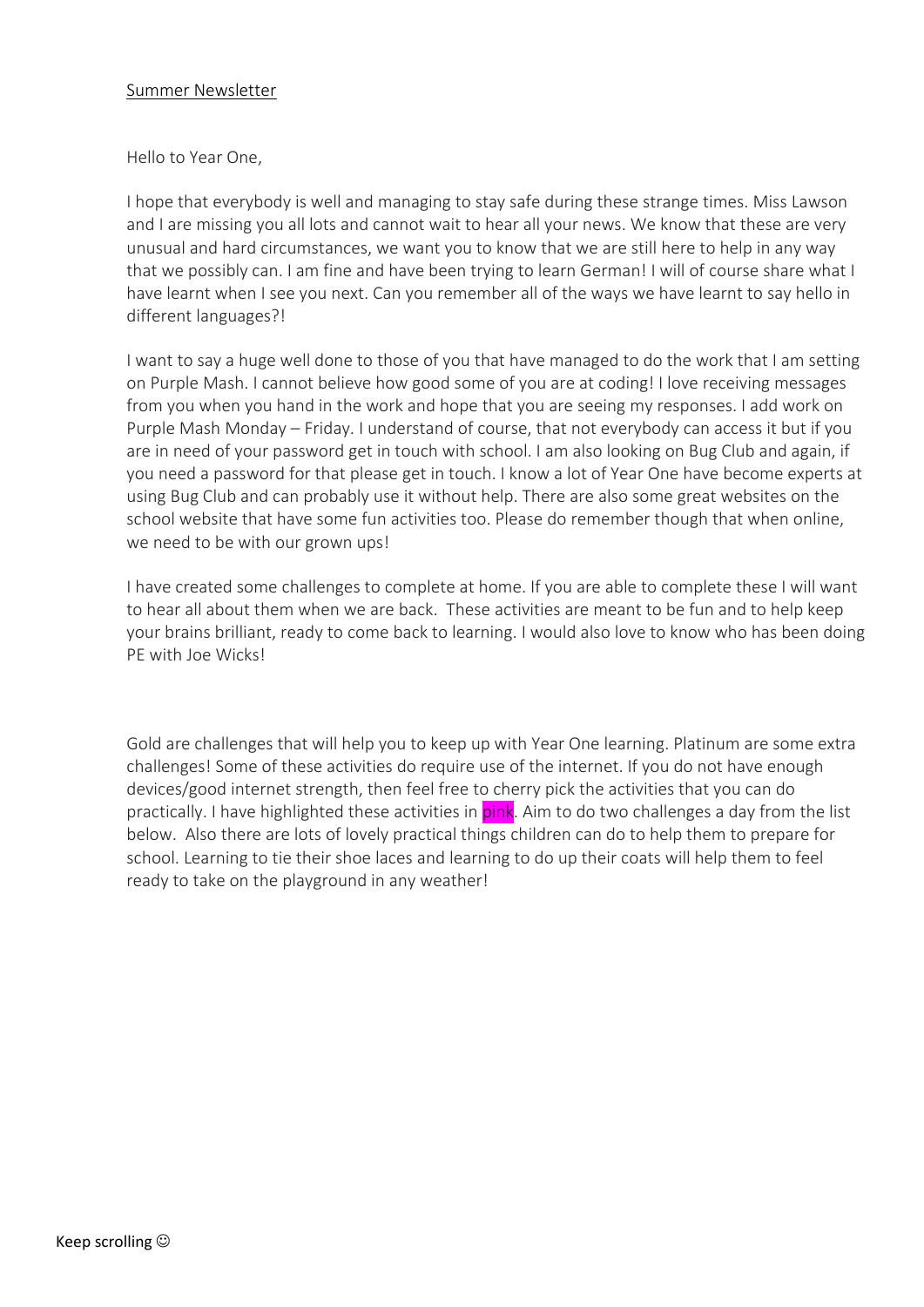## Maths

| Gold                                                                                                                                                                                                                                                             | Platinum                                                                                     |
|------------------------------------------------------------------------------------------------------------------------------------------------------------------------------------------------------------------------------------------------------------------|----------------------------------------------------------------------------------------------|
| Can you remember your number bonds to 10? Listen to<br>https://www.youtube.com/watch?v=ID9tjBUiXs0 and get your<br>grown up to pause it so that you can say the number bond first!                                                                               | Can you inverse number<br>bonds to 10? (e.g. 3+7=10 so<br>$10-3=7$ ).                        |
| How many ways can you make 20? Don't forget that $=$ just<br>means THE SAME, you can move it around. Try to work<br>systematically to find all of the ways (e.g. $1 + 19=20$ , $19 + 1$<br>$= 20, 20 = 19 + 1, 20 = 1 + 19.$                                     | Can you access White Rose<br>Maths for their 'Problem of<br>the day'?                        |
| · We would have been learning to tell the time this term. Can you<br>get a grown up to show you how to tell time to the hour and half<br>past the hour? Watch the videos on bitesize for help!<br>https://www.bbc.co.uk/bitesize/topics/zhk82hv/articles/zcmdwxs | Have a go at some of your<br>2x tables. Remember when<br>you times by 2 you are<br>doubling! |
| Practise counting in 2s, 5s, 10s                                                                                                                                                                                                                                 | Ask your grown up to<br>help you search the<br>recycling for some                            |
| Practise counting up to 100 and back down again<br>Who can subitize?                                                                                                                                                                                             | spheres, cuboids,<br>cubes and cylinders.<br>Can you make a junk                             |
| https://www.youtube.com/watch?v=ib5Gf3GIzAg<br>Can you spell and order the days of the week?                                                                                                                                                                     | model MONSTER?!                                                                              |
| Get your grown ups to give you different amounts of money and<br>add it up (I would love to see some photos of the amounts that<br>you have added if you are able to email them $\circledcirc$ )                                                                 |                                                                                              |
| Can you spell all of the numbers to 20                                                                                                                                                                                                                           |                                                                                              |

# Spellings and Phonics

| Gold                                                       | <b>Platinum</b>                                                        |
|------------------------------------------------------------|------------------------------------------------------------------------|
| Can you spell the days of the week?                        | Watch your favourite episode of<br>alpha blocks and write down some of |
| Learn some of the Year One spellings<br>on our class page. | the words that you learnt while<br>watching                            |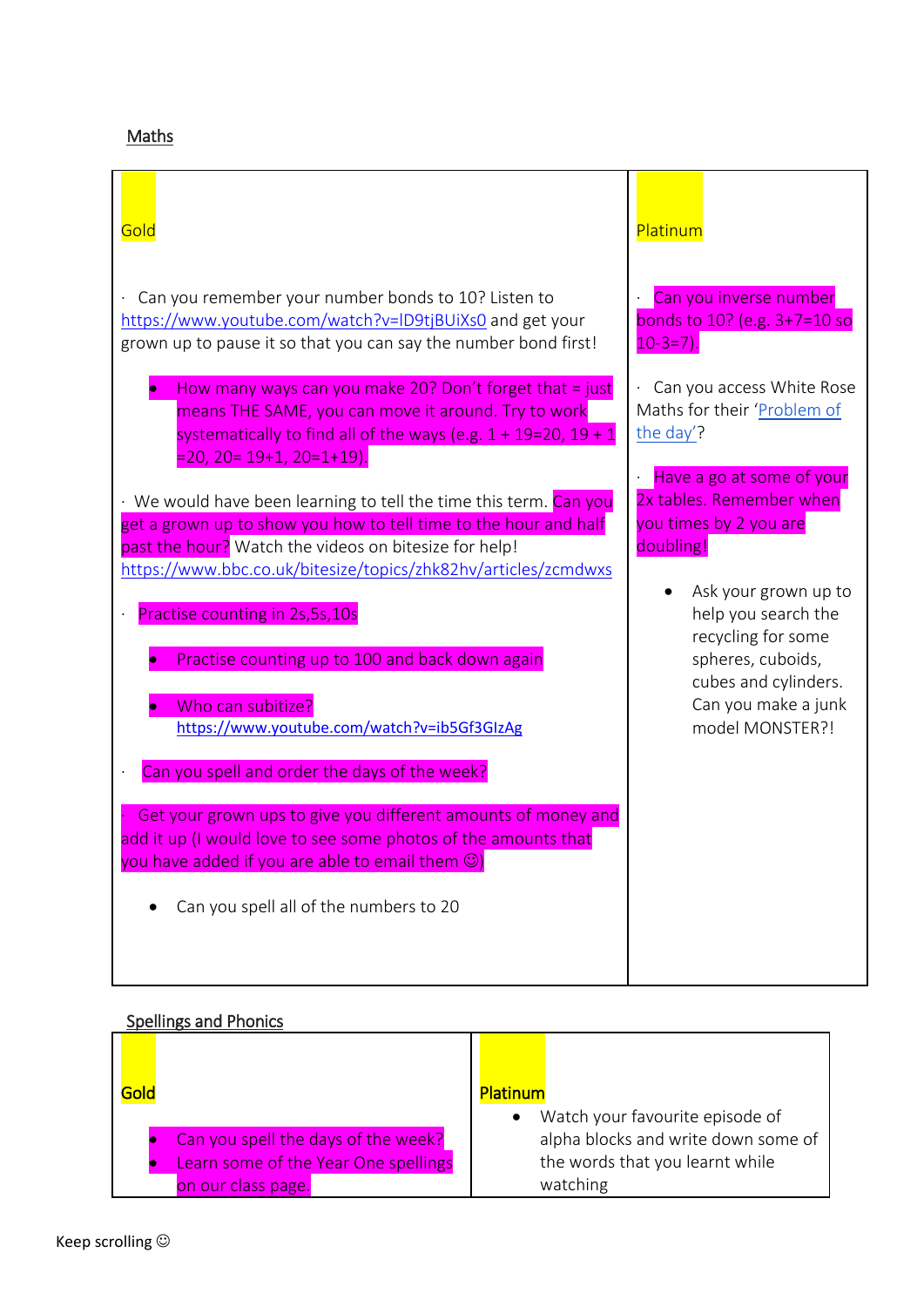| • Have a go at some of the phonics |                                          |
|------------------------------------|------------------------------------------|
|                                    | cloze activities that I have set for you |
| on Purple Mash.                    |                                          |

# Writing

| Gold                                                                                                                                                                                | Platinum                                                                                                                                                                                                    |
|-------------------------------------------------------------------------------------------------------------------------------------------------------------------------------------|-------------------------------------------------------------------------------------------------------------------------------------------------------------------------------------------------------------|
| Write a description about a Spring scene. You<br>could talk about flowers, the leaves turning<br>green, the sun shining, the temperature<br>changing or anything else that you have | Have a go at 'Jim takes out the<br>rubbish' on Purple Mash                                                                                                                                                  |
| noticed. Can you include full stops, capital<br>letters and an exclamation mark?                                                                                                    | With the help of an adult, make<br>something lovely for lunch and write a                                                                                                                                   |
| Write an acrostic poem about Spring                                                                                                                                                 | set of instructions for me to follow.<br>Remember to include bossy verbs                                                                                                                                    |
| Can you retell the story of Little Red Riding<br>Hood but set during springtime? What might<br>Little Red notice as she goes through the<br>woods in Spring?                        | Make a wanted poster for The<br>Big Bad Wolf (from Little Red).<br>What does he look like and what<br>will the reward be for finding<br>him?<br>Write about your strengths.<br>What are you really good at? |

#### Geography

| --------                                                       |                                                                                                                |
|----------------------------------------------------------------|----------------------------------------------------------------------------------------------------------------|
| Gold                                                           | <b>Platinum</b>                                                                                                |
| Can you remember which countries are in the<br>United Kingdom? | With a grown up, can you use<br>google maps to find your house,<br>school and somewhere else that<br>you know? |